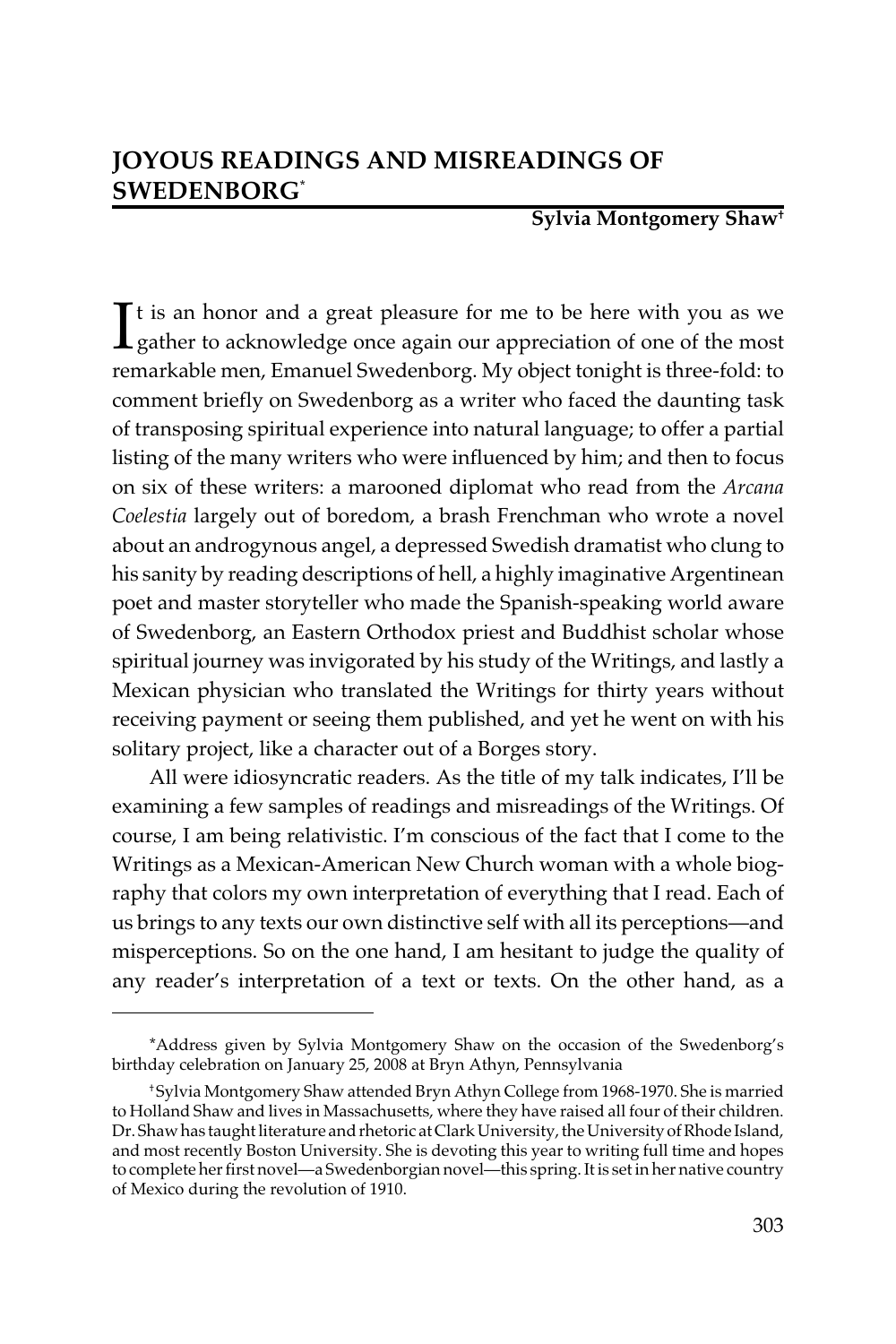professor of literature, I am expected to judge and to evaluate the interpretations of students and critics alike. My way out of this bind tonight is to simply remind you that on some level, we are *all* called upon to judge interpretations if we ourselves are trying to read with critical attention. We just need to remain relativistic rather than absolutist.

If ever there was a person who was a critical reader, it was Emanuel Swedenborg. One has only to look at *Arcana Coelestia/Secrets of Heaven*. As you know, all eight volumes are devoted to the exegetical analysis of two books of the Word: Genesis and Exodus. In the New King James Bible, Genesis and Exodus only take up a total of 133 pages. By contrast, the standard edition of the *Arcana* takes up a whopping 4**,**559 pages, as he painstakingly analyses and explains these two biblical texts verse by verse, and often word by word. Talk about a close reading! Nothing in literary theory compares to this! Why such attention to detail? To minutiae? As George Dole has noted, the title *Arcana Coelestia* could be translated "a Disclosure of the Heavenly Depths in Sacred Scripture or in the Word of God."1 Swedenborg is trying to demonstrate the *depths*—the amazing, unsuspected depths—hidden within the Bible.

Swedenborg writes in his introduction, "In the letter, or literal meaning, people see only that it deals for the most part with the external facts of the Jewish religion. The truth is, however, that every part of the Old Testament holds an inner message. Except at a very few points, those inner depths never show on the surface." Reading further from Lisa Hyatt Cooper's beautiful translation: "The Christian world, though, remains deeply ignorant of the fact that each and every detail down to the smallest—even down to the tiniest jot—enfolds and symbolizes spiritual and heavenly matters; and because it lacks such knowledge, it also lacks much interest in the Old Testament."2

I can attest to that on a personal level. I was raised by a Catholic mother and a Presbyterian father who became an Eastern Orthodox priest. When my dad underwent a spiritual crisis and left the priesthood, he explored the world's religions, bringing us in tow. He focused his search

<sup>1</sup> George Dole, *A Thoughtful Soul: Reflections from Swedenborg* (West Chester, PA: Chrysalis Books, 1995), xii.

<sup>304</sup> 2 Emanuel Swedenborg, *Secrets of Heaven,* trans. Lisa Hyatt Cooper, §§ 1, 2. New Century Edition (West Chester, PA: Swedenborg Foundation).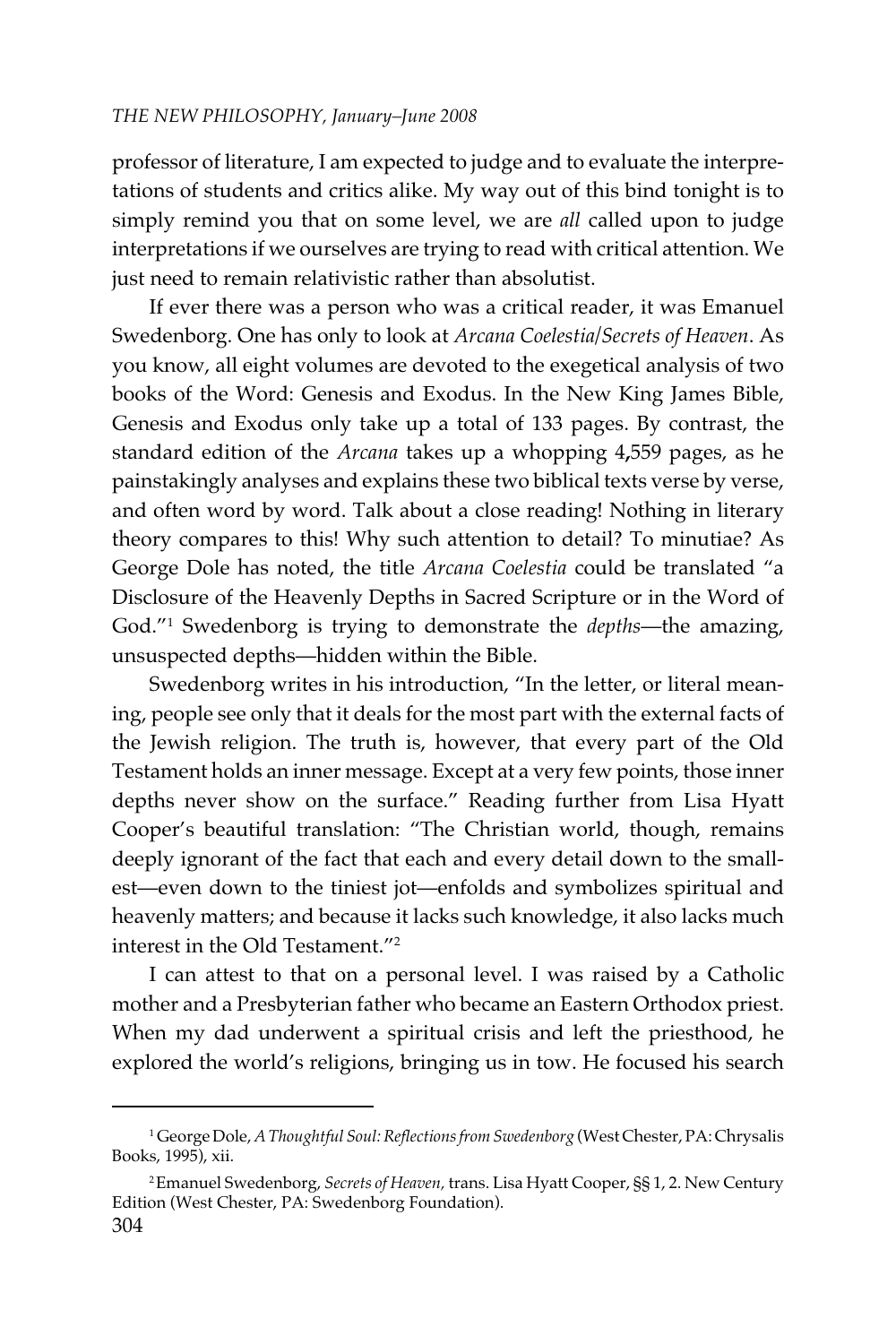primarily on Protestantism in all its variety and Buddhism. By the time I was a teenager, our religious pluralism had left me with a healthy sense of religious tolerance, but also thoroughly confused about God and the Bible. In my anger, I stopped attending church and termed myself an atheist. In my calmer moments, I was honest enough to acknowledge that strange and exasperating as the Bible seemed to me, especially the Old Testament with its bloodthirsty stories and its angry god, it was nonetheless a special book, one to be treated with respect.

Years after I joined the New Church, I found a kindred spirit in John Bigelow, that American diplomat and civil servant extraordinaire. This founder of the New York Public Library wrote a small book that resonated deeply for me: *The Bible that was Lost and is Found.* He and I suffered from a similar, conflicted respect and skepticism towards the Bible. He only found his way back to an appreciation of the Word when circumstances forced him to read the first volume of the *Arcana Coelestia*. In the winter of 1854 he was marooned (quarantined) on the island of St. Thomas and had little else to read for several weeks. Similarly, in 1968, I was marooned on the island of Bryn Athyn—or so at least it struck me at the time. I was a freshman in the tiniest college in the cosmos when all of my friends were attending large, exciting universities; I was a non-Swedenborgian surrounded by "the enemy." I knew virtually nothing of New Church theology until a copy of *Heaven and Hell* was assigned for reading in my Religion 101 course. My father, who had immersed himself in the Writings, had persuaded me to try the college for one year. "The Swedenborgians are an interesting bunch," he tried to assure me. "You'll learn much from them." The deal was that if after a year I wanted to transfer out, I could do so. So here I was, reading *Heaven and Hell* with adolescent belligerence. I argued with Swedenborg in just about every paragraph, interrupting the text with monotonous regularity. *How can he make such claims? Why should I believe him? Who is this man, anyway?*

And then one afternoon when I was reading *Heaven and Hell* in the library, I had a thought—the most sensible thought of my life. Unfortunately, as we know from the Writings, we can't even take credit for those great thoughts that travel through us. The thought, which was almost a voice, admonished me. "*Don't read to believe; read to understand*." That was the true beginning of my reading, a reading that was as transformative for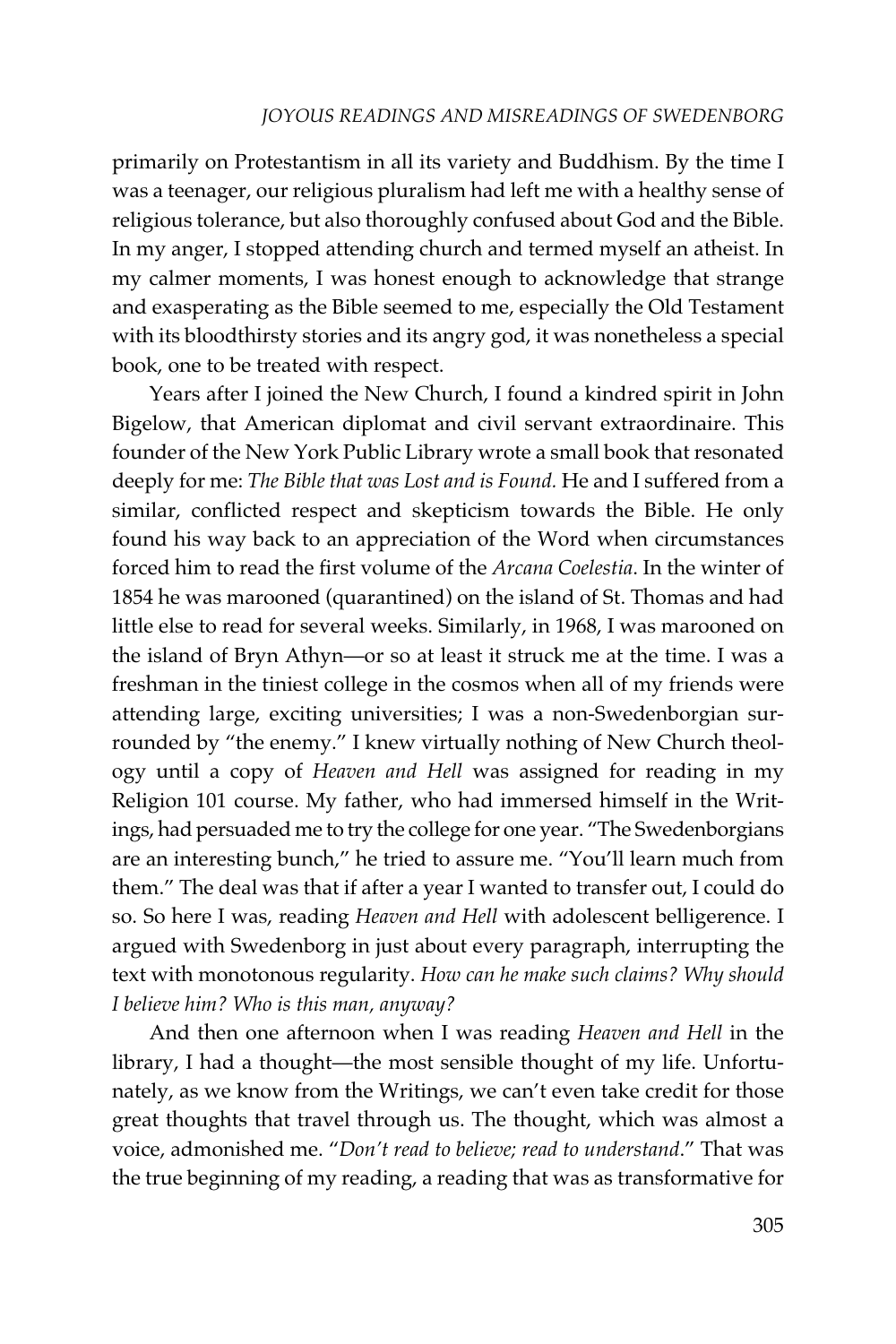me as *Arcana Coelestia* was for the marooned John Bigelow. I did not transfer out of the college at the end of the year. Instead, I made the first adult decision of my life and chose to be baptized into the Church. I had never been happier than I was in Bryn Athyn those two years. When I transferred to a larger college for my junior and senior years, it was with reluctance. What's more, I can honestly say that in all my subsequent years of study at Clark University, at the University of Rhode Island, and as a professor at Boston University, I never again encountered such a wonderful, holistic approach to knowledge—that conscious, joyous union of the natural and the spiritual in the pursuit of knowledge.

In the thirty-eight years since I left Bryn Athyn College, I have tried to share my appreciation of Emanuel Swedenborg's work through my teaching and my own writing. People invariably ask me: why was a *scientist* of all people called to the task of explaining the hidden depths of the Bible? Why a man who was steeped in the knowledge of metallurgy, of anatomy, and of astronomy? A man who published a nebular hypothesis and a theory of matter; a man who loved mechanical contraptions and designed a submarine and even an airplane that was later shown to be aerodynamically correct? Why did God *not* enlist a man or a woman specifically trained in theology? Instead poor Swedenborg had to scramble and immerse himself in the study of ancient Greek and Hebrew in order to begin his great task. Was he chosen because he had the qualities of a mystic?

Isn't that requisite to be a revelator? A mystical encounter with God?

But what about the many men and women before Swedenborg and since, who also perceived the divine? Why did the Lord not choose one of them for this specific task? Why not a St. Augustine or a Hildegard Von Bingen? Consider the French philosopher, Blaise Pascal, who claimed that on the night of November 23, 1654 he saw God as fire. Many people, including my own father, have been privileged to experience such a phenomenon. What is special about Pascal's experience is that he wrote about it almost immediately afterwards, while it still burned in his mind. He recorded it on a strip of paper, rolled it up and sewed it into the lining of his coat so that he could have it with him everyday. He obviously felt this was far too personal, far too wonderful, for publication. It was only discovered after his death. His account of that night has come to be known as "Pascal's Night of Fire" or as "Pascal's Amulet." I'll only quote the first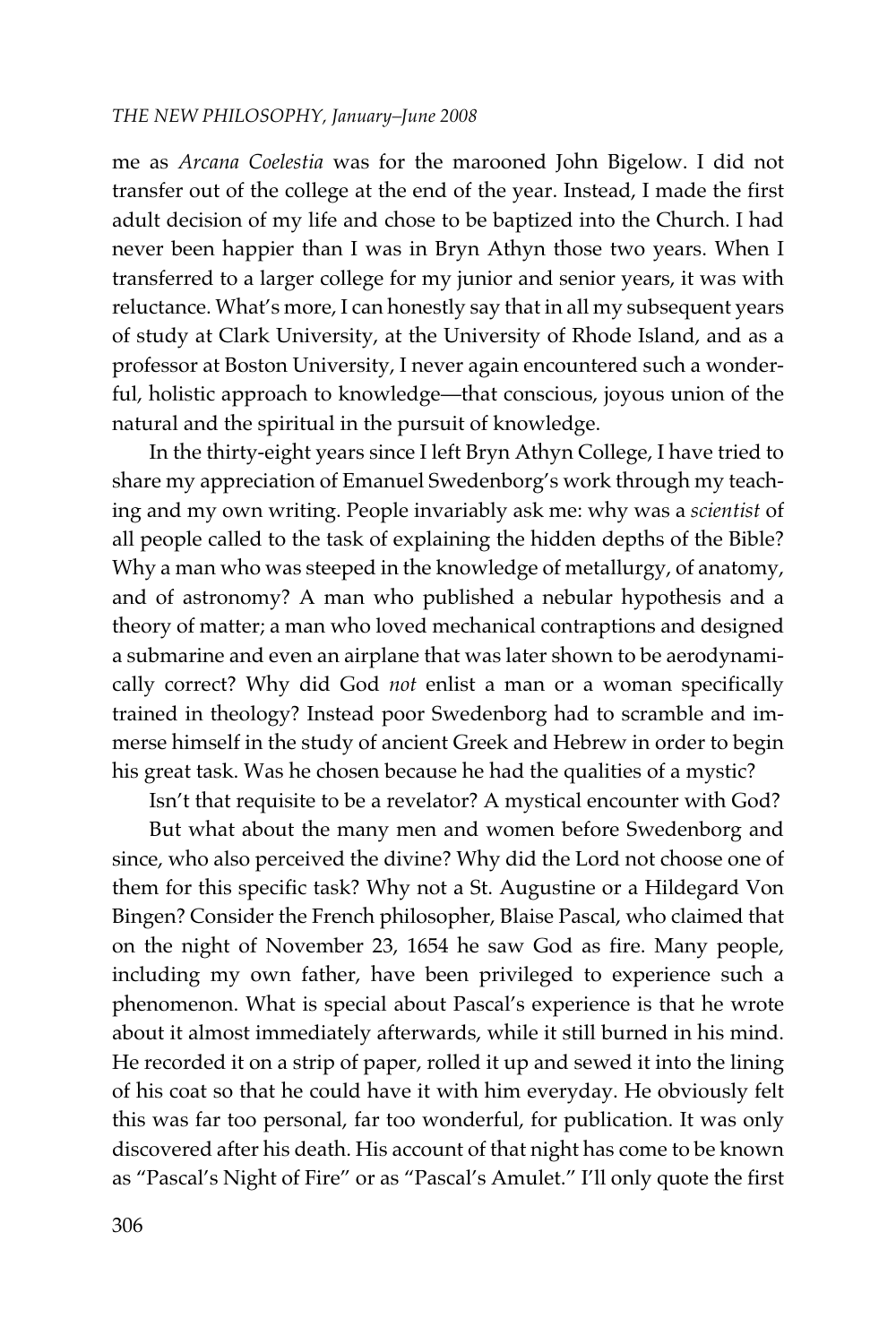half, which should be enough to give you an idea of the emotional intensity of the experience.

#### Fire

God of Abraham, God of Isaac, God of Jacob, not of philosophers and scholars.

Certainty, certainty, heartfelt, joy, peace.

God of Jesus Christ.

God of Jesus Christ.

My God and your God.

'Thy God shall be my God.'

The world forgotten, and everything except God.

He can only be found by the ways taught in the Gospels.

Greatness of the human soul.

'O righteous Father, the world has not known thee, but I have known thee.'

Joy, joy, joy, tears of joy  $\ldots$ <sup>3</sup>

Here is a man overwhelmed with spiritual joy. We sense that language is simply inadequate to portray and to contain such an experience. The best Pascal can give us is a joyous babble: a collage of biblical verses, aphorisms and a string of nouns wrenched from his rapturous emotions. "Joy, joy, joy, tears of joy  $\dots$ "

Swedenborg also had his "night of fire" so to speak: two specific, lifealtering encounters with the Lord. They were monumental. But they were quite different from Pascal's spiritual exprience. Likewise, Swedenborg's response was markedly different. The first encounter occurred in 1744 on Easter weekend; the second one happened a year later in London. My father, Daniel Montgomery,<sup>4</sup> describes Swedenborg's second illumination in his current work-in-progress, *Borges and Swedenborg,* in terms of what the Zen Buddhists call *satori.* My dad, who has had his own joyous

<sup>3</sup> Pavel Florensky, *The Pillar and the Ground of Truth* (Princeton: Princeton University Press, 1977), 407–408.

<sup>4</sup> Daniel Montgomery, *Fire in the Lotus: Buddhism of Nichiren* (London: Mandala, an Imprint of Grafton Books of HarperCollins, 1991).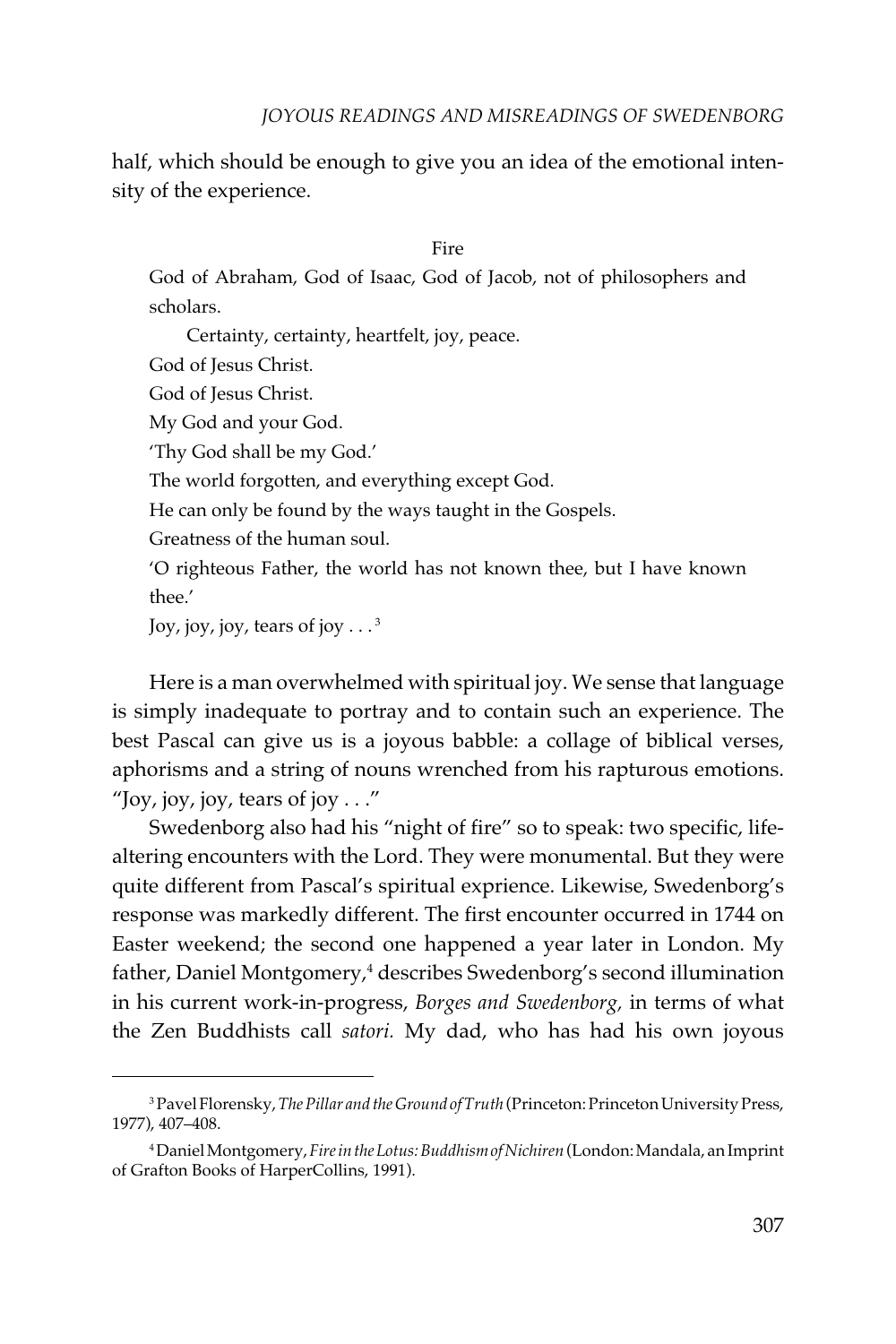readings of the Writings since the years when he was a priest in the Eastern Orthodox Church, has remarked to me that two things strike him about Swedenborg's second encounter with the Lord—its initial horror and its utter banality. There were no celestial angels to herald it. No divine light or fire. Only darkness, horror, and then the startling comment by the stranger in the corner of the room: *Eat not so much.* We can infer from this and other accounts that gluttony and spirituality are incompatible. As my father notes, once Swedenborg had gotten over his shock, "he knew who the stranger was and calmly conversed with him later that night, face to face. What did the man look like? To Swedenborg that was immaterial. 'The Lord appears to people according to their receptivesness.'5 He could appear as a customer in a butcher shop, as an infant staring into his father's eyes, as a stranger sitting in a corner, or in any of Whitman's 'ordinary things.' If the receptor is ready, he will instantly understand."6

Emanuel Swedenborg was ready.

But like Pascal before him, or like anyone who has had an encounter with the Divine, he was now faced with the challenge of transposing spiritual experience into natural language with all its limitations. And not just to describe one or two or a dozen life altering experiences, but a constant flow of them over a period of thirty years or more. Just how was he to accomplish this? Kristin King offers us the following insight: "Emanuel Swedenborg's writings frequently use language to point the way to all the things they cannot say, claiming that there are realities that find no place in language, whether they be the 'indescribable, unutterable' thoughts of angels (*HH* 576) or the 'unspeakable' malice of hellish spirits, beyond description in the vocabulary of any language (*HH* 577)."7 Inadequate or not, language has long been a crucial medium of revelation. Swedenborg wrote voluminously—not in the rapturous tones of Pascal, but in the calm, analytical tone of a scientist reporting what he has observed, carefully accommodating the spiritual into the natural. And *that*, I would argue, is why the Lord chose Swedenborg instead of a theologian, or a poet, or a

<sup>5</sup> *Heaven and Hell* § 118.

<sup>6</sup> Daniel Montgomery, *Borges and Swedenborg.* A book in progress, 40.

<sup>7</sup> Kristin King, "Reading What the Writings Say They Cannot Say," *New Church Life* (August 1999): 344.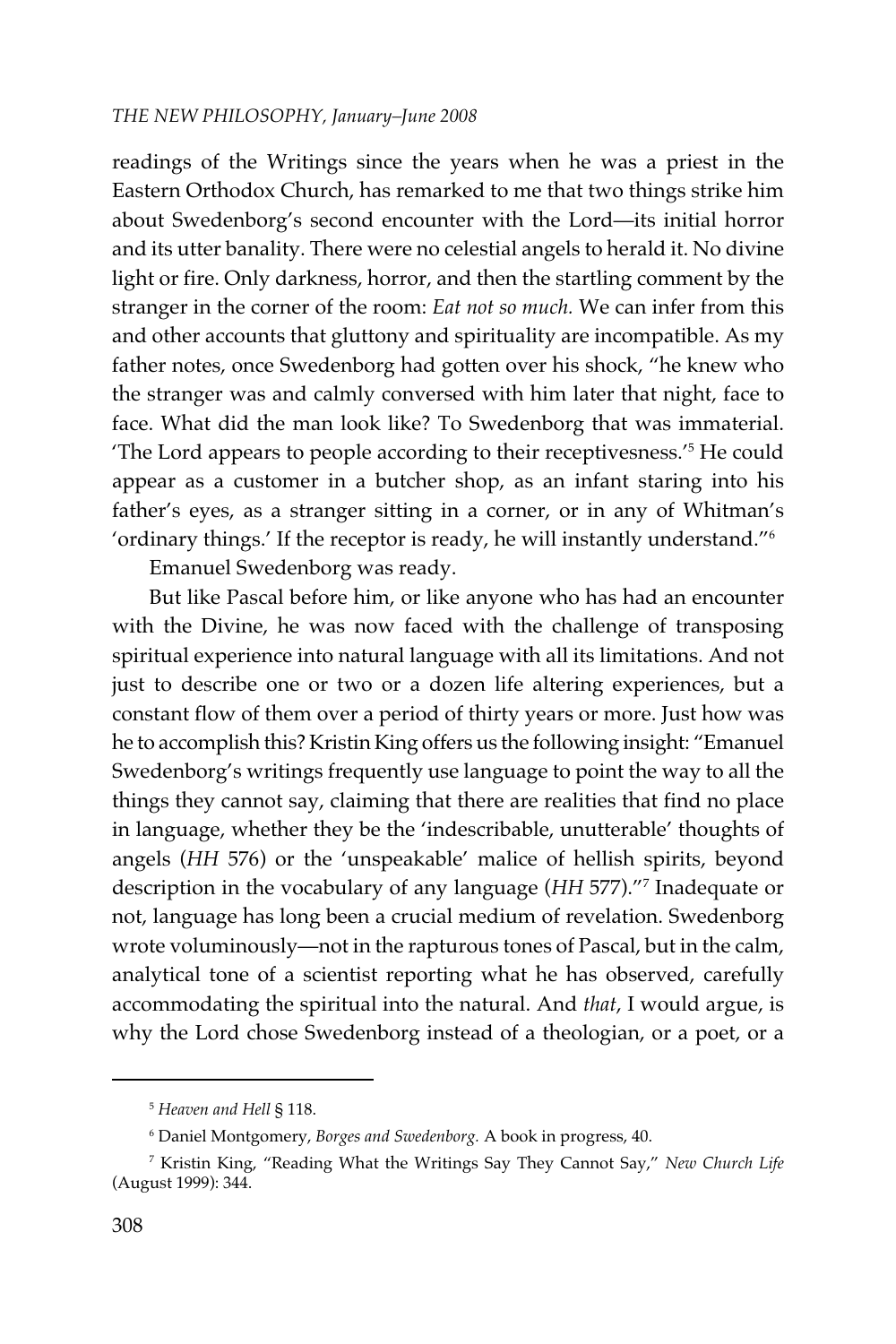composer, or any other type of person. Yes, the arts can move the heart. But in an age of scientific skepticism, in an age—his and our own—where the scientific paradigm demands rationality over emotion, or at least a balance between them, a very special kind of person was needed to appeal to our rationality first and foremost without negating the validity of our emotions.

What was needed was a man well schooled in the scientific method, but also endowed with a profoundly religious sensibility; a man who initially could weep and pray like any true mystic, but who over the long haul was able to perceive and to proceed with the clarity and the dispassionate discipline of a scientist. As readers, we can be stirred by the emotionality of Pascal's account. It has its own eloquence. But imagine if Swedenborg had described his spiritual insights only on that high emotional level where words fail? How then could he have tackled the daunting task of unveiling the different levels hidden in the Scriptures? Of giving detailed accounts of life in the innumerable heavens and hells? Of laying out and resolving the complex issues of ontology, cosmology and theodicy? In short, only a very special person could undertake such a task. We believe that man was Emanuel Swedenborg, prepared by the Lord step by step for a writing task of epic proportions.

And indeed, many have read his books or portions of them. Like pollinating bees, such writers have disseminated many "Swedenborgian" ideas. We can all draw up a partial list of such writers—which reminds me of an anecdote narrated by Dr. Mehmet Oz in the 2007 November-December issue of the journal, *Spirituality and Health.*<sup>8</sup> Dr*.* Oz*,* who has become an internationally renowned heart surgeon*,* describes how his reading of Swedenborg has given him a more holisitic approach to his practice of medicine. He notes that it was his wife, Lisa Lemole, who introduced him to Swedenborg. Early on, when they first started to date, they had the following exchange. Quoting Dr. Oz: "[Lisa] asked what Jung, Blake, Goethe, Emerson, Dostoevsky, Balzac, and even Helen Keller had in common. I responded that they had all died, which did not impress her."

 $^{\rm 8}$  Mehmet Oz, with Jonathan S. Rose and Lisa Oz, "Mehmet Oz Finds His Teacher," *Spirituality and Health: The Soul-Body Connection* (November-December 2007): 48.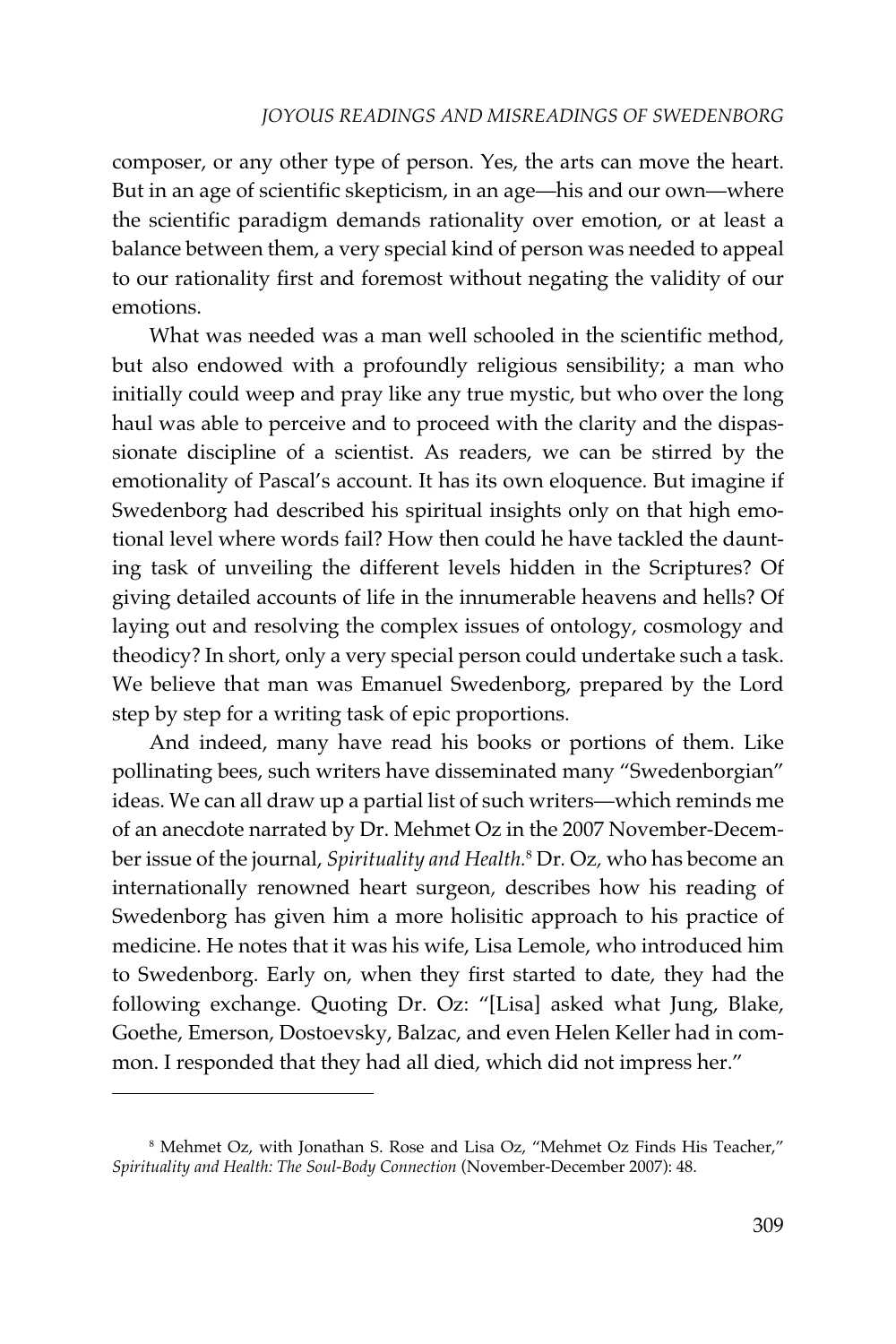My answer tonight is that they, and so many others, read or misread Swedenborg—and all of them joyously. Some may strike us as having missed the central point of the Writings, as with Emerson who praised Swedenborg for the powers of his imagination, an observation that Emerson's New Church friend, Sampson Reed, found offensive. Yet who can deny Emerson's genuine fascination with the doctrine of correspondences, which his works continue to convey to others so powerfully? Or that Emerson has been tremendously instrumental in inspiring others to read Swedenborg for themselves? In the Spanish-speaking world no other writer has served such instrumentality more forcefully or more imaginatively than Jorge Luis Borges. Borges may strike some New Church readers as taking too cavalier an attitude toward the Writings at times. We can appreciate his humor when he quips, "As the English are not very talkative, Swedenborg fell into the habit of conversing with devils and angels."9 On the other hand, some of Borges' pronouncements may strike us as just *too* cavalier, as when he asserts: "In heaven . . . the souls of the rich are richer than the souls of the poor, since the rich are accustomed to wealth."10

My instinct on reading a line that most readers will take literally is to admonish Borges to read more carefully! Or to contextualize such an observation within the Swedenborgian concept of wealth and use. Yet who can doubt the genuine admiration he felt for Swedenborg? "Voltaire said that Charles XII was the most extraordinary man recorded by history. I [Borges] would say—if we admit such superlatives—the most extraordinary man was the most mysterious of the subjects of Charles XII, Emanuel Swedenborg." 11 In a poem entitled, "Emanuel Swedenborg," Borges expresses this more richly:

Taller than the rest, that distant man would walk among men, faintly calling out to angels, speaking

<sup>9</sup> Jorge Luis Borges, *El Libro de los Seres Imaginarios* (Buenos Aires: Editorial Kier, 1967), 141.

<sup>10</sup> Ibid., 141.

<sup>11</sup> James F. Lawrence, ed., *Testimony to the Invisible: Essays on Swedenborg* (West Chester, PA: Swedenborg Foundation, 1995).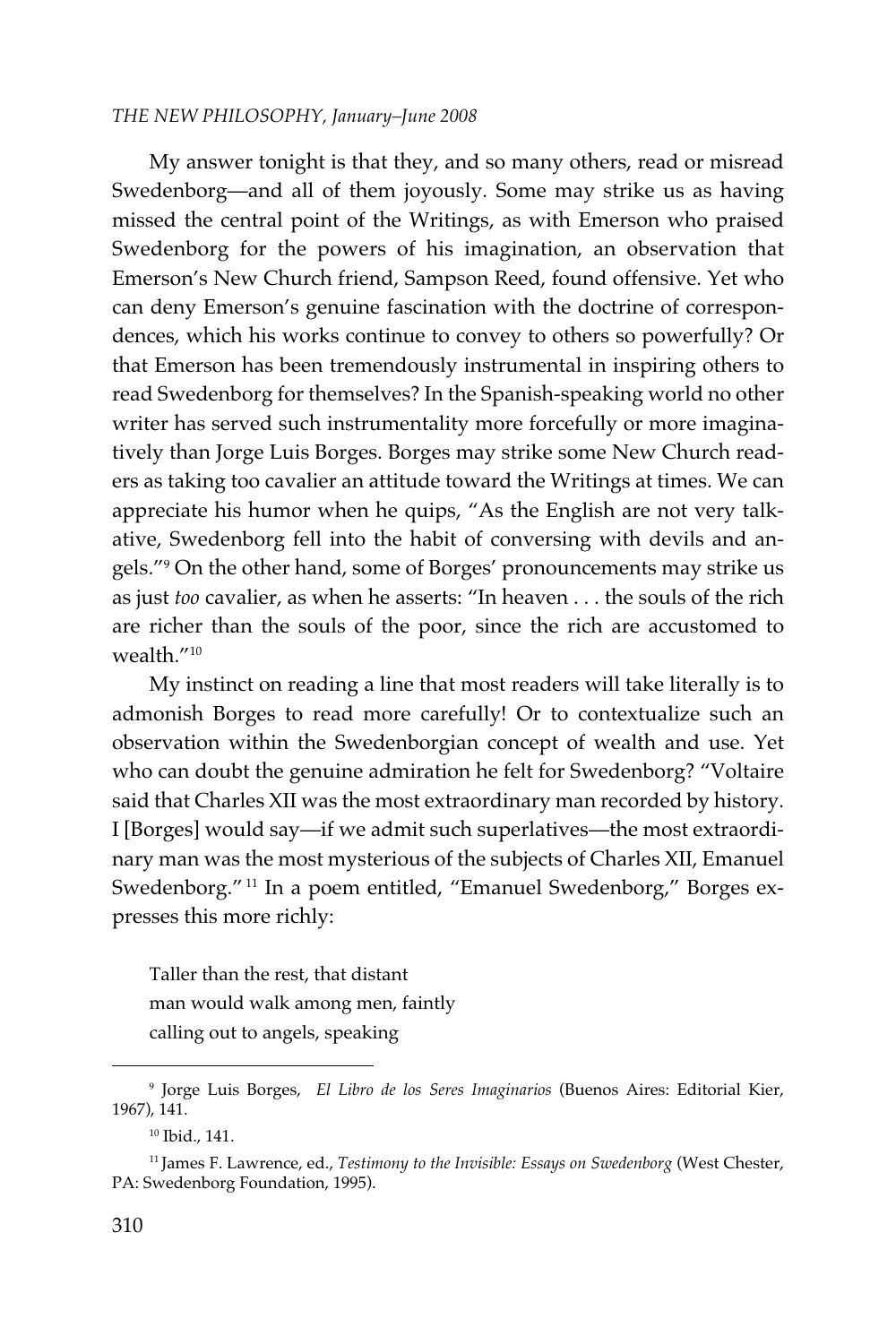their secret names. What earthly eyes cannot see he saw . . .

Certainly one of the most idiosyncratic of all readers of the Writings was the poet Blake. As his poetry demonstrates, he was as passionate in his initial enthusiasm for Swedenborg as he was in his rejection of him. In later years he came to see that what he had rejected so vehemently was not Swedenborg per se, but the *institutionalization* of Swedenborg's works into a church with sharply defined doctrines. Either way, Blake's reading or misreading of Swedenborg inspired some of the most haunting images in poetry—which in turn have led others to their own individualistic interpretations and appropriations of New Church theology. I heartily agree with Kristin King's observation that "The Writings through their very effort to convey the inexpressible rouse the imagination."12

One of the most enthusiastic readers of Swedenborg was the French writer, Honoré de Balzac, who was arguably *the* monumental figure of 19th century French literature and culture.Balzac observed to a friend, "Do you know, I have come back to Swedenborg after vast studies of all religions, and after reading all the works published within the last sixty years? Swedenborg undoubtedly epitomizes all the religions—or rather the one religion—of humanity." This is high praise coming from the author of the monumental *Comedie Humaine,* Balzac's ambitious attempt to depict all of French culture—and through it humanity itself in all its rich variety.

Balzac actually called himself a Swedenborgian. Ironically, he sometimes misinterpreted the very works he so admired*.* In this context, I would like to pause to share a story that my father emailed me, a story that exists and circulates out there in hypertext:

Picture Sherlock Holmes and his sidekick, Dr. Watson on a camping trip. They set up their tent and fall asleep. Some hours later, Holmes wakes his faithful friend.

"Watson! Look up at the sky and tell me what you see."

<sup>12</sup> Kristin King, "Reading What the Writings Say They Cannot Say," *New Church Life* (August 1999): 349.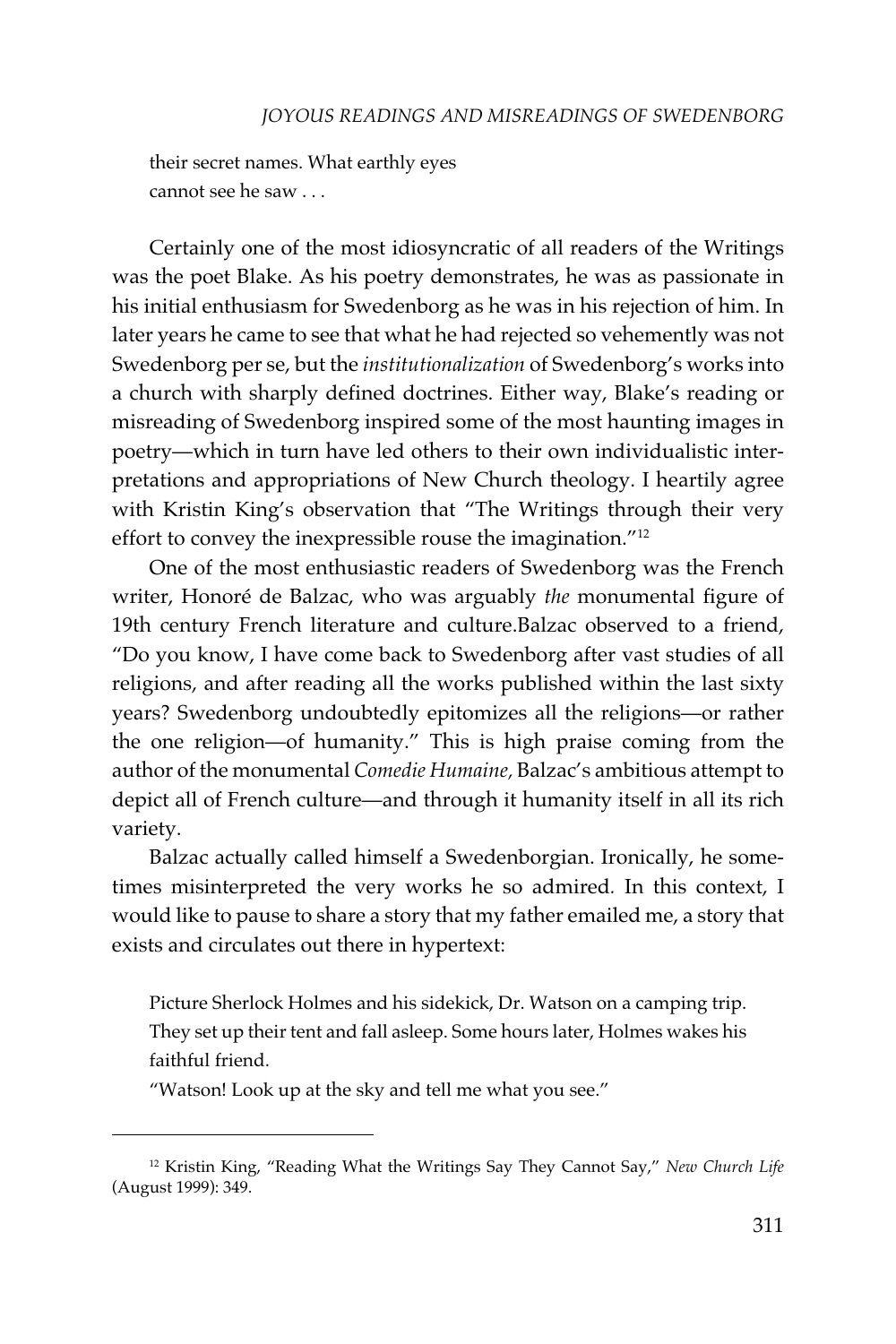Watson replies, "*I see millions of stars."* "What does that tell you?"

Watson ponders for a minute. "*Astronomically speaking, it tells me that there are millions of galaxies and potentially billions of planets. Astrologically, it tells me that Saturn is in Leo. Time wise, it appears to be approximately a quarter past three. Theologically, it's evident the Lord is all-powerful and we are small and insignificant. Meteorologically, it seems we will have a beautiful day tomorrow. What does it tell you, Holmes?"* Holmes is silent for a moment, then speaks. "Watson, you idiot, someone has stolen our tent."

This story sounds a cautionary note for all of us—about getting so caught up in the complexities that we ourselves create, that we then miss the obvious. Without being unduly judgmental, I would like to point to Balzac in this context. His novella, *Seraphita,* the third in his trilogy of metaphysical novels, is a curious work. It is explicitly Swedenborgian in concept and in its direct references to Swedenborg. Yet Balzac misses some of the most fundamental of Swedenborg's conceps about angels, as we'll see.

He wrote the novel in 1835. It's short, barely seven chapters in length. In simplest terms, the plot revolves around a love triangle. A young couple, Wilfred and Minna, are both in love with the same person who then becomes an angel of the highest order: a seraph. Minna, the female protagonist, perceives this person as a very handsome young man whom she knows as Seraphitus. Wilfred, on the other hand, perceives the very same person as a breathtakingly beautiful woman whom he knows as Seraphita. The mysterious Seraphita/Seraphitus lives in a castle in Norway and is supposed to be related to Swedenborg. Pastor Beck, Minna's father, serves as the garrulous explicator of Swedenborgian theology. As a traditional churchman, he perceives the import of Swedenborg's message less clearly than young Minna and Wilfrid will come to see it. Pastor Beck can quote Swedenborg, sermonize for pages on key concepts, but ultimately he understands little.

Some literary critics have described the pastor as Seraphita's nemesis, but I think they are missing the mark here. Balzac, as a reader of Swedenborg, was certainly aware of the three fundamental levels of per-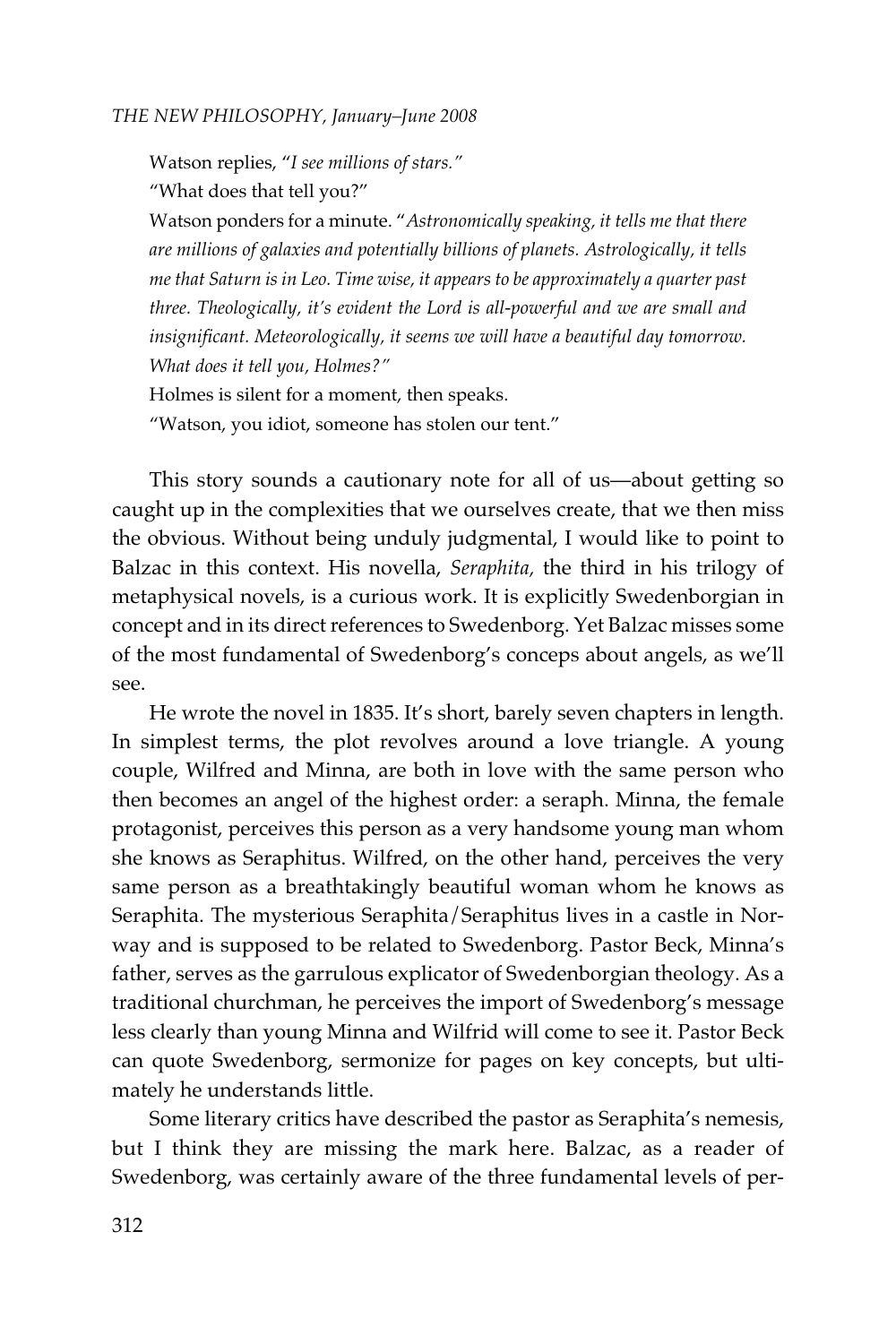# *JOYOUS READINGS AND MISREADINGS OF SWEDENBORG*

ception: the natural, the spiritual, and the heavenly. It is clear to me that each of the three characters perceives the angelic Seraphita on one of these distinct levels: the pastor on the purely natural level. (He can narrate biographical information about Seraphita, for example, or about her privileged status in the town of Jarvis, but he never sees beyond surface realities.) Wilfrid, with his rational approach, perceives on a higher plane and represents the spiritual level of the mind (though he also wrestles with natural passions inspired by the beautiful, unattainable Seraphita). Minna, on the other hand, represents the more intuitive, heavenly level of the mind, a mind better able to understanding love and hence the angelic nature of Seraphita long before the others do.

Personally, I find the book to be flawed, both in literary and in theological terms. Flawed yet powerful. As a narrative, it falls short whenever Balzac sets aside artistry for the sake of his didactic impulse. For example, he ends chapter two with the pastor asking the young couple if they are familiar with Swedenborg. "Then I must relate to you the whole chronicle of Swedenborg!"13 which he then proceeds to do *uninterrupted* for the next thirty-one pages! When Wilfrid and Minna are at last allowed to speak, most readers have probably forgotten that they were even in the room. Dialog has succumbed to monologue of the driest sort. Hardly fine art. On the other hand, the novel also offers the reader passages of lyrical prose. I love the following passage for its vivid description:

The sky, always gray, gave the pool a hue of tarnished steel. Now and again an eider-duck might fly across with impunity, thanks to the thick down that shelters the dream of the wealthy, who little know the dangers that purchase it; but the bird—like the solitary Bedouin who traverses the sands of Africa—was neither seen nor heard . . . the rush of its wings was noiseless, its joyous cry unheard.

So *Seraphita* is a curious blend of literary art and dry sermonizing. And that isn't the only problem. Balzac, who explicitly intended it to be a purely Swedenborgian novel, gets a crucial theological point wrong. By making the angel of the story both male and female—permanently an-

<sup>13</sup> Honoré Balzac, *Seraphita,* trans. Katherine Prescott Wormeley (New York: Books for Libraries Press, 1970), 55.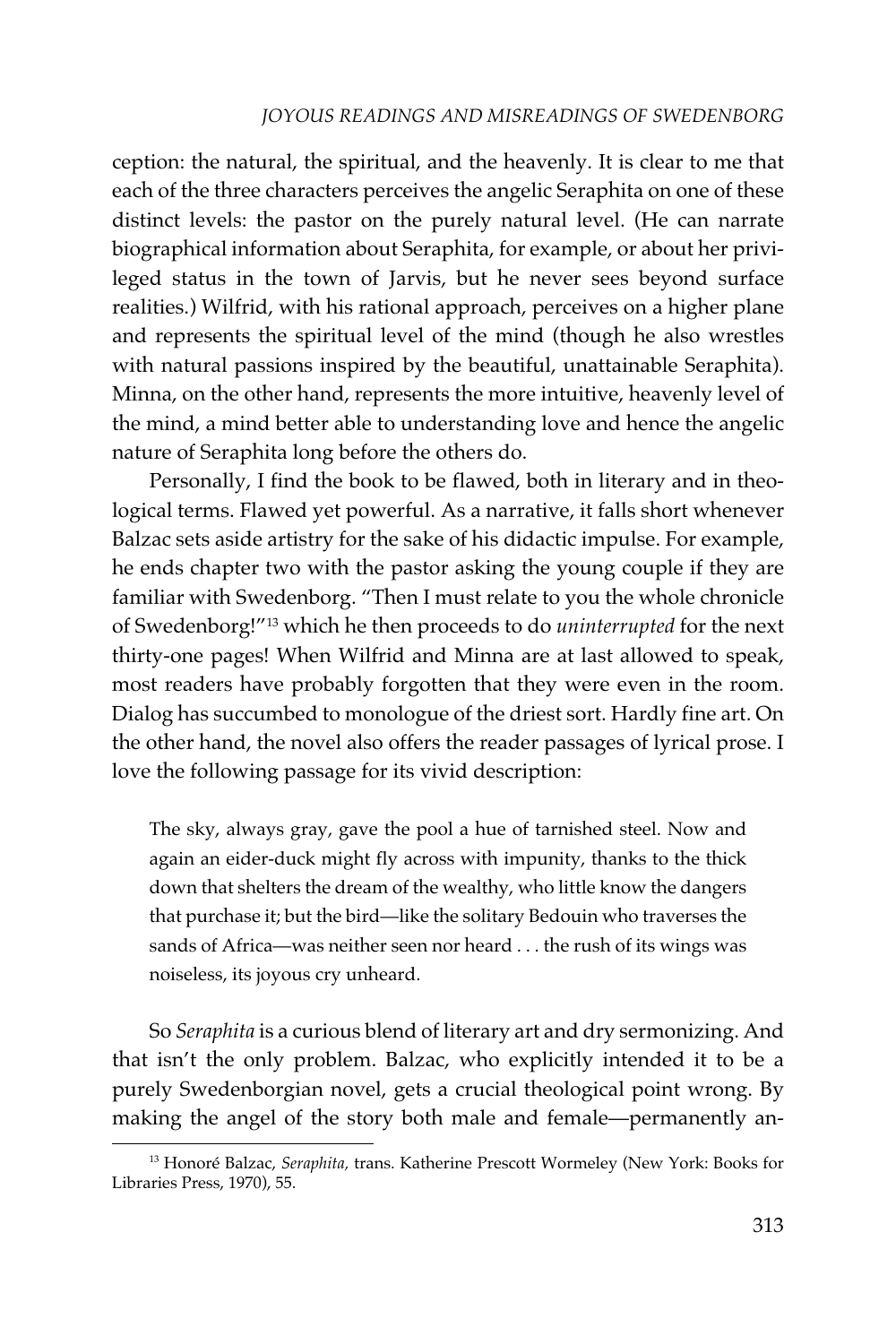drogenous—and then by having that same angel ascend into heaven, where it will remain androgynous *and celibate*, he clearly misreads Swedenborg. How did he do that? Where did he get this idea of angelic androgeny?

Is this a case of a quick or of an incomplete reading on the part of Balzac? Or of artistic license? Again, since Balzac himself commented that this was to be a purely Swedenborgian novel, I assume that he meant to offer a faithful interpretation, and that his androgynous angel is simply the result of a misreading, or what amounts to the same, of not reading far enough. Jane Williams Hogan, who has researched sources of Swedenborg that would have been available to Balzac, notes that Pernety's 1782 translation of *Heaven and Hell* from Latin into French is flawed. She also notes that there is evidence that Balzac probably read abridgements of Swedenborg, particularly the anthology by Jean Francois D'Aillant de la Touche, a work that was published in the late 1780s.14 Could this be the cause of what seems to many of us a misreading on Balzac part? That he was depending on abridgements? Certainly, he didn't get it all wrong. Readers familiar with Swedenborg's *Heaven and Hell* can easily find passages that resonate with Balzac's novel: (1) that all angels are in perfect human form (as with the beautiful Seraphita); (2) that all angels were humans on earth at one time, not a breed apart (again, as in the case of Balzac's angel who had earthly parents). But say if one were to read only the table of contents of *Heaven and Hell* and go no further than that, couldn't one be mislead? Consider the following topical statements as listed in the table of contents: "The Whole Heaven, Grasped as a Single Entity, Reflects a Single Individual." Or this topical statement: "Each community in the Heavens Reflects a Single Individual." If that's the case, we can see how a partial understanding could lead Balzac to make a perfectly logical mistake. Hence, the androgynous angel. We can then argue that he has either missed or has deliberately ignored several essential concepts about angels: (1) that people remain clearly gendered after death; (2) that there are marriages in heaven, and (3) that seen from a distance, an angelic couple often appears to be one angel. In *Conjugial Love*

<sup>&</sup>lt;sup>14</sup> Jane Williams-Hogan, "The Place of Swedenborg in the Spiritual Saga of Scandinavia," a paper delivered at the Donner Institute Conference, Finland, August 2007.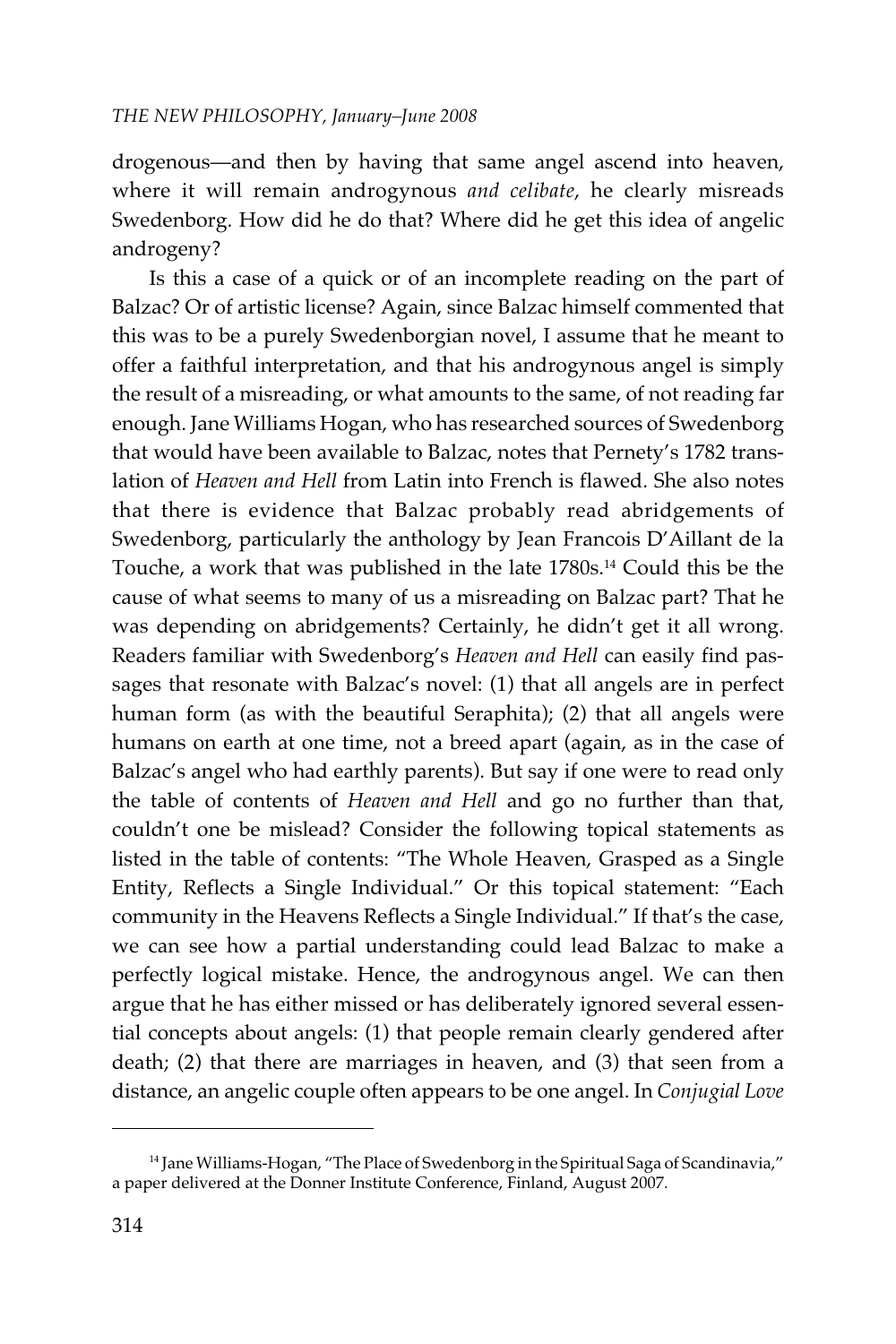§ 42*,* more recently titled *Marriage Love,* Swedenborg describes such a vision: "And lo, a chariot was then seen descending from the highest or third heaven, and in it was seen a single angel, but as it drew near, two were seen" [A married couple; a husband and a wife].

Clearly, Swedenborg's concept of oneness is not a literal androgyny. Husband and wife are two distinct beings who sometimes *appear to be one angel.* If we take Balzac's novel at face value, then he seems to have missed this vital point. Only a metaphorical reading of the novel can salvage it for Swedenborgian readers—that is, if we can interpret the androgynous angel as a representation of our own mental androgyny—the male and female aspects of mind that each of us has within us, then we are more at peace with Balzac's androgynous angel. But I suspect that most readers take the novel at face value, which may or may not be what Balzac intended of us. I can only comment as a Swedenborgian reader who finds the conclusion of *Seraphita* troubling—or more specifically, a missed opportunity. In the culminating scene, celestial angels receive the newly transformed Seraphita among them with "adoration." Minna and Wilfrid, who are allowed the beautific vision of this transformation, fall to their knees in an attitude of worship, something that clearly violates one of the core ideas of heaven: that only the Lord is to be worshipped.

So from my perspective, I can only regard this as a misreading on the part of Balzac. Yet he exudes a sense of joy that is unmistakable, a joy that his novel has passed on to other readers. I wholly concur with Jane Williams Hogan's assessment that Balzac's three metaphysical novels, *The Search for the Absolute, Louis Lambert,* and *Seraphita*, have, in her words, "schooled several generations of Westerns intellectuals, artists, writers and poets about the message of Swedenborg, from Balzac's own unique point of view."15 One of the many readers who were led to read Swedenborg after reading *Seraphita* was the tormented Swedish dramatist, August Strindberg. Strindberg, whom Eugene O'Neill called "that greatest genius of all modern dramatists" was a complex man who lived a tempestuous life. He was divorced three times and teetered more than once on the brink

<sup>15</sup> Ibid.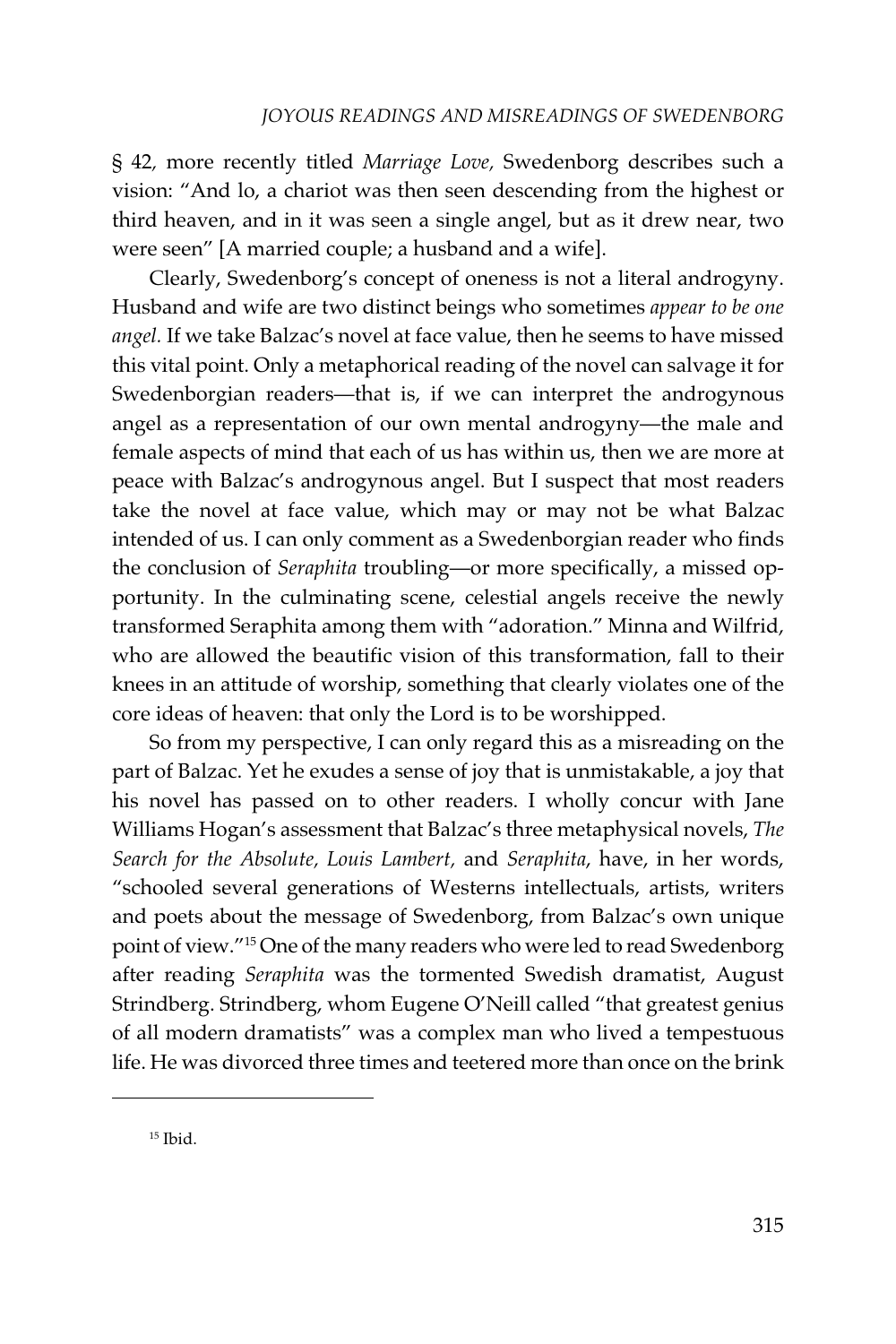of insanity. As a university student, Strindberg came across Swedenborg and thought him utterly "daft."16

Thirty years later his reading of Balzac's novel led him to read Swedenborg in earnest. Strindberg recorded the precise date: March 29, 1897. Why such attention to the date? Because he believed that it was his reading of Swedenborg that saved his sanity. Oddly enough, it was not Swedenborg's descriptions of heaven that gave him such a measure of peace—but his descriptions of hell. How could depictions of hellish landscapes possibly bring anyone a sense of peace, we might well ask. Michael Meyer, Olle Hjern, and other Strindberg critics have argued that it was during this emotional crisis that Strindberg identified with Swedenborg's descriptions of hell. In these he recognized Klam, the very town where he was living, with its manure heaps and dark woods, as descriptions of his own internal landscape; his anguished state of his mind. In his autobiographical book, *Inferno,* Strindberg asserts: "We are already in hell."17 Olle Hjern offers the following explanation of how visions of hell could have actually lifted Strindberg's depression:

Reading Swedenborg brought Strindberg a tremendous liberation from depression. He had been harassed by visions and by what Swedenborg describes as infestations of evil spirits; now that Strindberg had a spiritual explanation of these experiences, they were no longer threatening to him.<sup>18</sup>

In other words, he found reassurance that seeing infernal visions did not automatically mean that he was mad any more than it had for Swedenborg. Furthermore, by reading about spiritual vastations that occur in the spiritual world after death, Strindberg concluded that he was already being vastated right here on Earth; he was already facing his inner demons. He rationalized that since things could not possibly get worse for him, they

<sup>16</sup> Michael Meyer, *Strindberg* (New York: Random House, 1985), 21.

<sup>&</sup>lt;sup>17</sup> August Strindberg, *The Inferno*, trans. Claud Field (New York: G.P. Putnam's Sons, 1913), 147.

<sup>18</sup> Olle Hjern, "The Influence of Emanuel Swedenborg in Scandinavia," in *Emanuel Swedenborg: Essays for the New Century Edition on His Life, Work, and Impact,* ed. Jonathan S. Rose, et. al. (West Chester, PA: Swedenborg Foundation, 2005),161–162.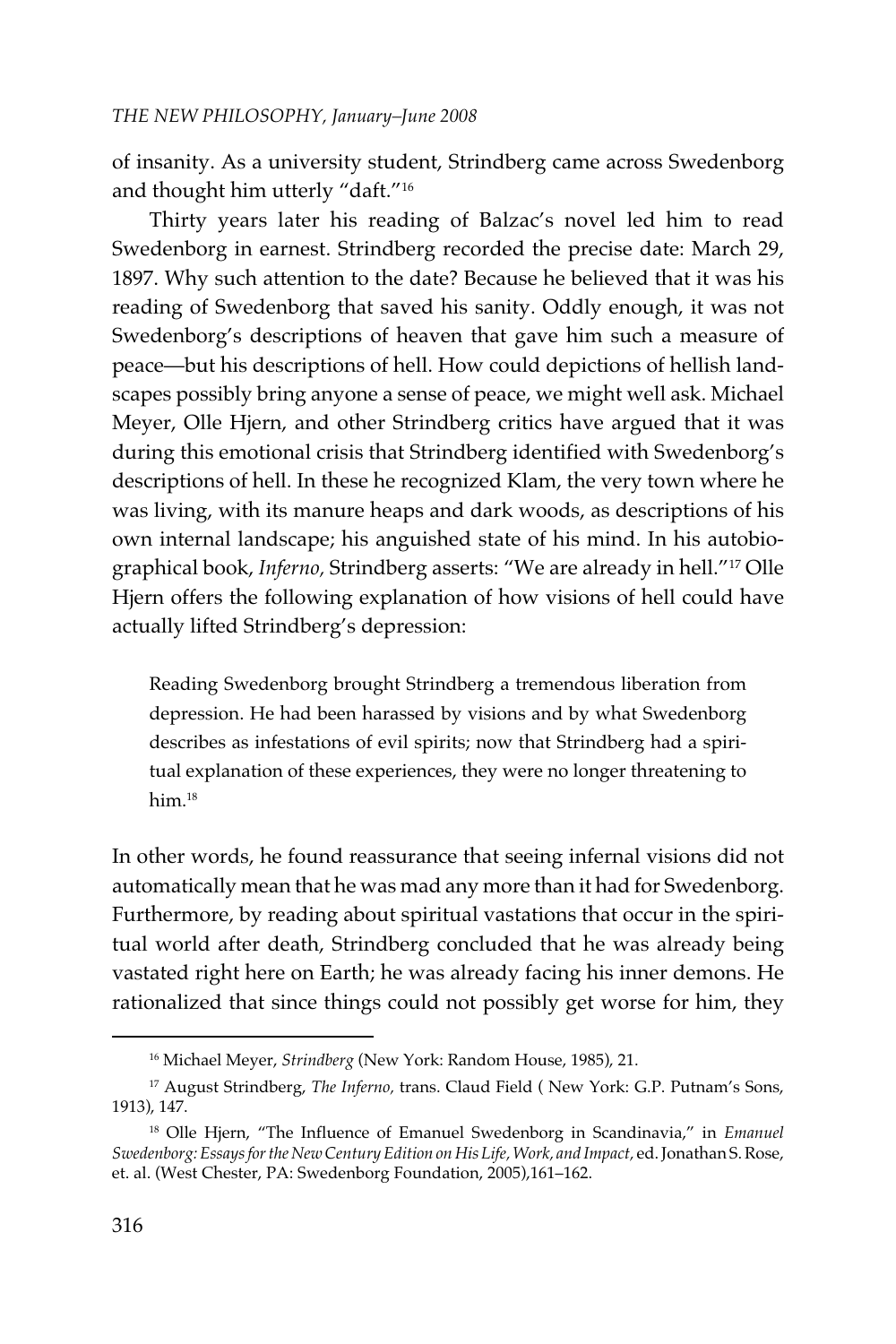could only get better. Having seen his torment in this context, he could now derive hope from Swedenborg's descriptions of heaven.

Lastly, as we recall that this year marks the 250th anniversary of the publication of *Heaven and Hell,* I'd like to comment on the impact that this book—and other works from the Writings—had on one of my countrymen, Dr. León Calleja. It is both a sad and a joyful story that Don Rose recently brought to my attention. An article that appeared in May, 1910, in *New Church Life,* describes Dr. Calleja as "the first Mexican receiver of the Doctrines in the world." 19 In 1895 the physician, who was then forty-five years old and had become an ordained minister in the Methodist church in Mexico, had read *Heaven and Hell.* That changed his life. From then on he devoted his life to spreading the New Church in Mexico through the creation of reading groups, a small newspaper, and the translation of the writings from Latin into Spanish. He maintained an active correspondence with New Churchmen in the United States, particularly with the Convention Church in Boston. He was encouraged to keep up the good work. But his pleas for financial aid were largely ignored. His manuscripts, which he bound in brown paper and mailed off to Boston, remained sealed, stored away, and forgotten. When the Swedenborg School of Religion morphed into the Swedenborg House of Studies at the Pacific School of Religion in Berkeley's campus, Calleja's works were found in a cardboard box by a young theological student.

The student, who is now the Reverend Carla Friedrich, Convention pastor in San Diego, discovered the manuscripts and a long paper trail of joy, entreaty, hope and betrayed hope. In one of her email messages to me, Carla Friedrich aptly sums up Dr. Calleja's correspondence: "The letters tell a heart wrenching story of effort and yearning." This was a man with a clear purpose; a man who continued his mission against all odds. Between the years 1910 and 1920 Mexico was plunged in its epic Revolution. I can tell you that it was cataclysmic. More than a million Mexicans died, most of them from starvation as a result of the violent upheaval. The times and the needs of his own family of eight, forced Calleja to have to ask for funding in order to keep his New Church newspaper running. He sent

<sup>19 &</sup>quot;The New Church in Mexico," *New Church Life* (May 1910): 300.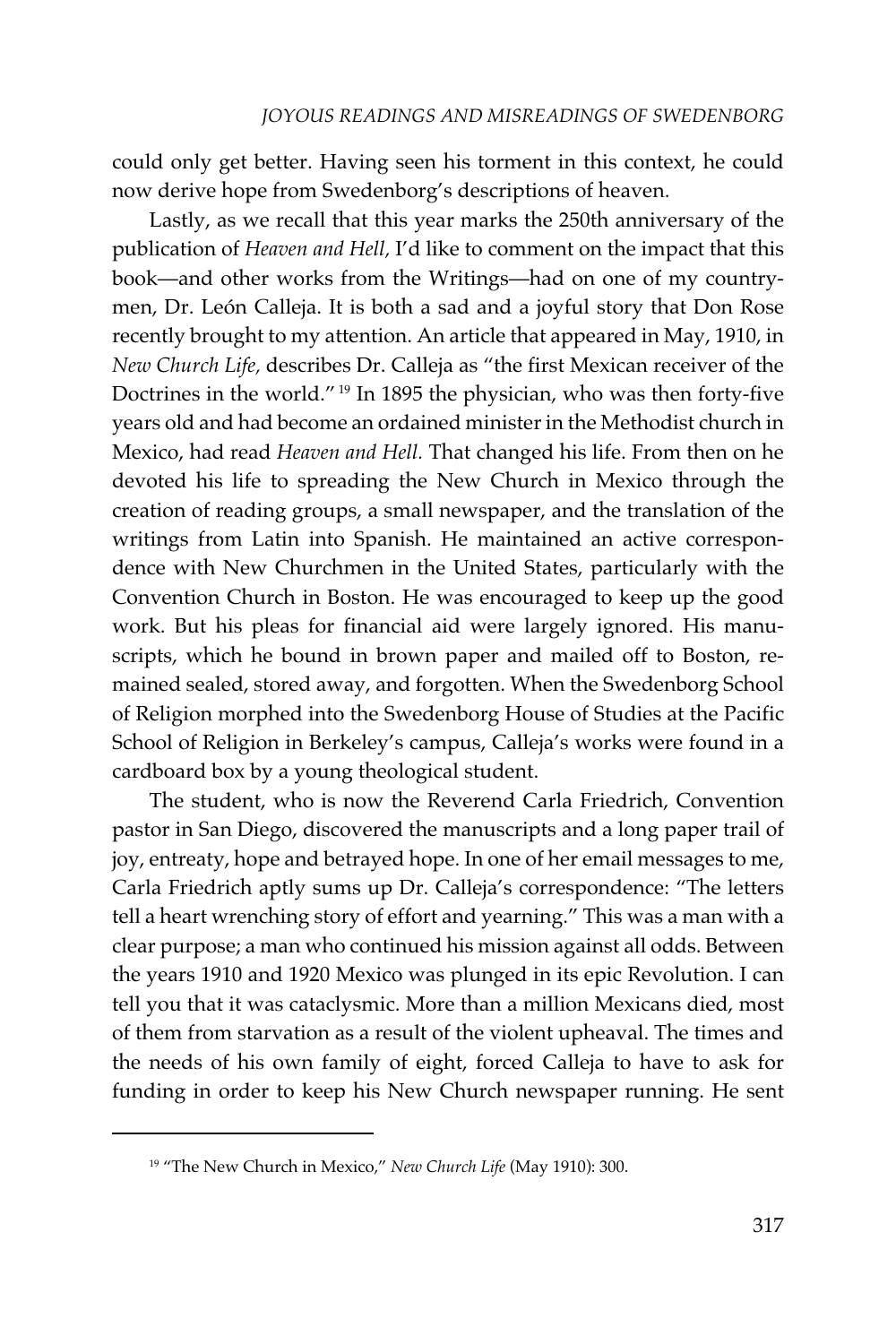copies of the paper that he had printed at his own expense to various New Church organizations in the United States. (This when Mexico was on the very brink of revolution). Writing to a number of American New Churchmen about the *Heraldo de la Nueva Era* (The Herald of the New Age), Dr*.* Calleja made a modest proposal, which I'll read without editing his English:

What I ask from you is to contribute *at least one cent,* in this manner: *every time* when you will meet with the members of your league or association or church (for services) you kindly will ask them to give you 'at least one cent from each of you, for the missionary work in Mexico,' and you will take the trouble of sending me every month the collected money, by a postal draft. Your money will help me for paying expenses of my paper, which I freely circulate and for other expenses, because I intend to form a Reading Circle and also a Congregation or a Church. Bear in mind that the Lord will guide both yourself and myself in this noble task, and that He says, "Ask, and it shall be given you; seek and ye shall find, knock, and it shall be opened into you. . . . " May the Lord bless our own efforts! Fraternally yours.<sup>20</sup>

Little came of his request. Yet he wrote in December 20, 1909 to Mr. Lloyd A. Frost of Boston:

Dear Sir and brother,

With your esteemed favor of the 11th I received your check for \$5.00 with which Mr. Philip W. Carter contributed toward the expenses of the first no. of my paper, 'New Era Herald' of which I took the pleasure sending you yesterday six copies, as for your suggestion. I am very much grateful for this gift, both to you and to Mr. Carter, the same as to the Rev. Goddard.

He concludes his letter apologetically, "Please excuse my bad English, and believe me yours truly in the Faith of the New Jerusalem." Dr. L.E. Calleja.<sup>21</sup>

<sup>&</sup>lt;sup>20</sup> León Calleja, correspondence. Consult Calleja archive in the Swedenborg House of Studies at the Pacific School of Religion, Berkeley, CA.

 $21$  Ibid.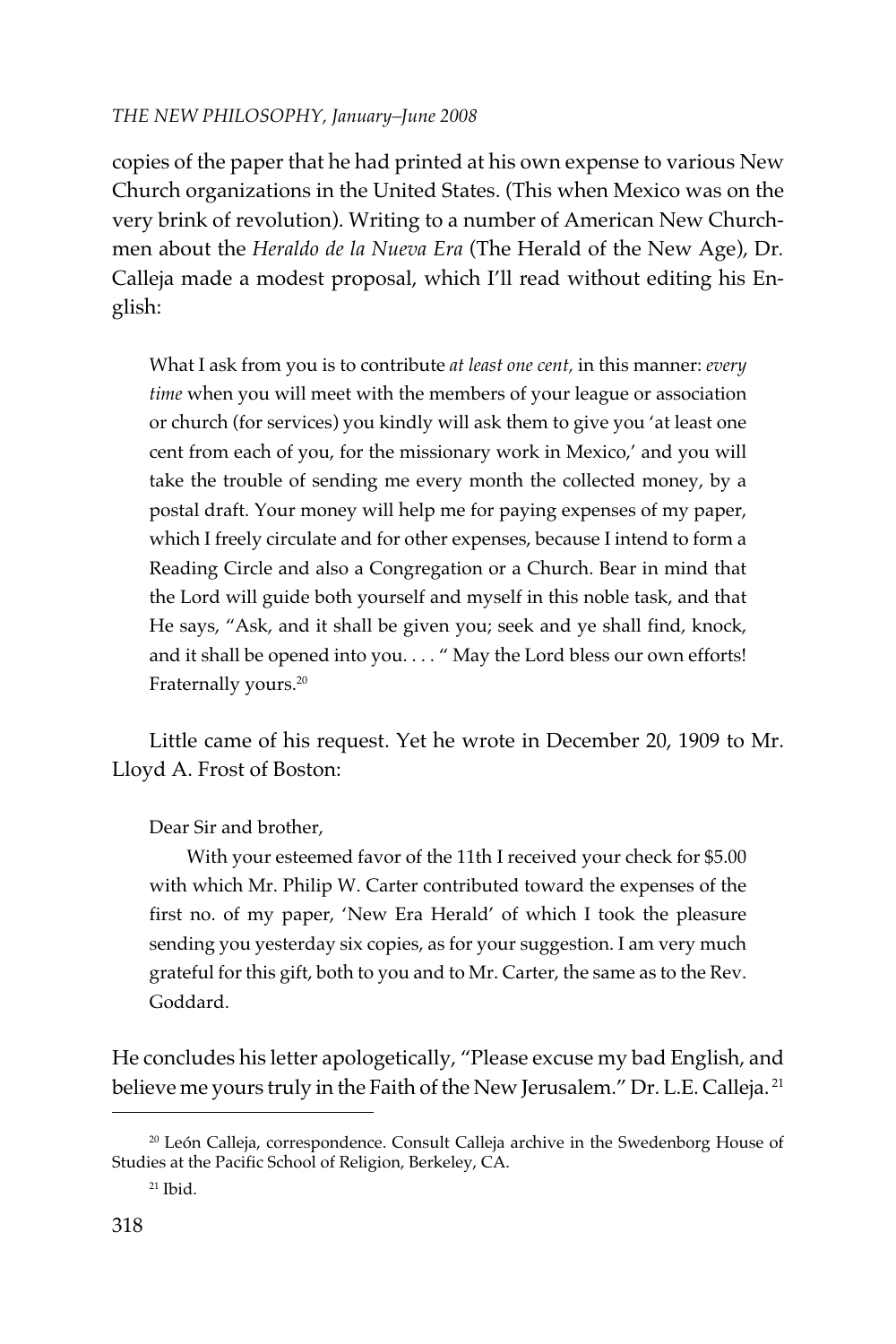### *JOYOUS READINGS AND MISREADINGS OF SWEDENBORG*

He was to receive little else across the years. Were his fellow New Churchmen in the United States put off by the upheavals in Mexico? Did they doubt his abilities on the grounds that he was not ordained in the New Church? Or did his American readers only see the errors in his English and miss the sincerity of his words? When he moved his family to San Antonio, under the impression that his translation efforts were finally going to be funded, he discovered that once again there would be no help, and that the state of Texas would not allow him to practice medicine since it did not recognize the medical degree that he had earned in Spain as a young man. Unable to earn a living, he was forced to return to Mexico. He died in the year 1935, his efforts unappreciated, his works unpublished. And yet the very fact that he could continue to translate during all those many years, alone, without support, strongly suggests that this was a labor of love in the truest sense, and *that* has its own rewards. Sadly, his translations of the Writings lay forgotten for decades. Then in the year 2003 all that changed with Carla Friedrich's discovery. This invites us to ponder the workings of divine providence.

Why were the Calleja translations allowed to be forgotten? Why have they been recovered now?

The Rev. Mark Perry, Dave Simpson, and others are raising money and awareness to publish the Calleja translations. They sent me the full translation of *Heaven and Hell.* Like all such projects, it needs further editing, but it *is* beautiful.

I'd like to leave you with an image of the title page as it will appear in print. I'd also like to read to you a paragraph that is familiar to all readers of the Writings—the last paragraph from Swedenborg's own introduction to *Heaven and Hell,* so that you may hear the sounds of this most special revelation in a Spanish translation that will be a joy to read.

Los arcanos revelados en las siguientes páginas se refieren al cielo y al infierno y también a la vida del hombre después de la muerte. El miembro de la iglesia en nuestros días escasamente conoce algo acerca del cielo y el infierno o acerca de su vida después de la muerte, aunque estas cosas se describen en la Palabra, y muchos de ellos, nacidos dentro de la iglesia, se rehusan creer en ellas, diciendo para sí: "Quién ha venido del otro mundo a contarnos tales cosas?" Por lo mismo, este espíritu de negación